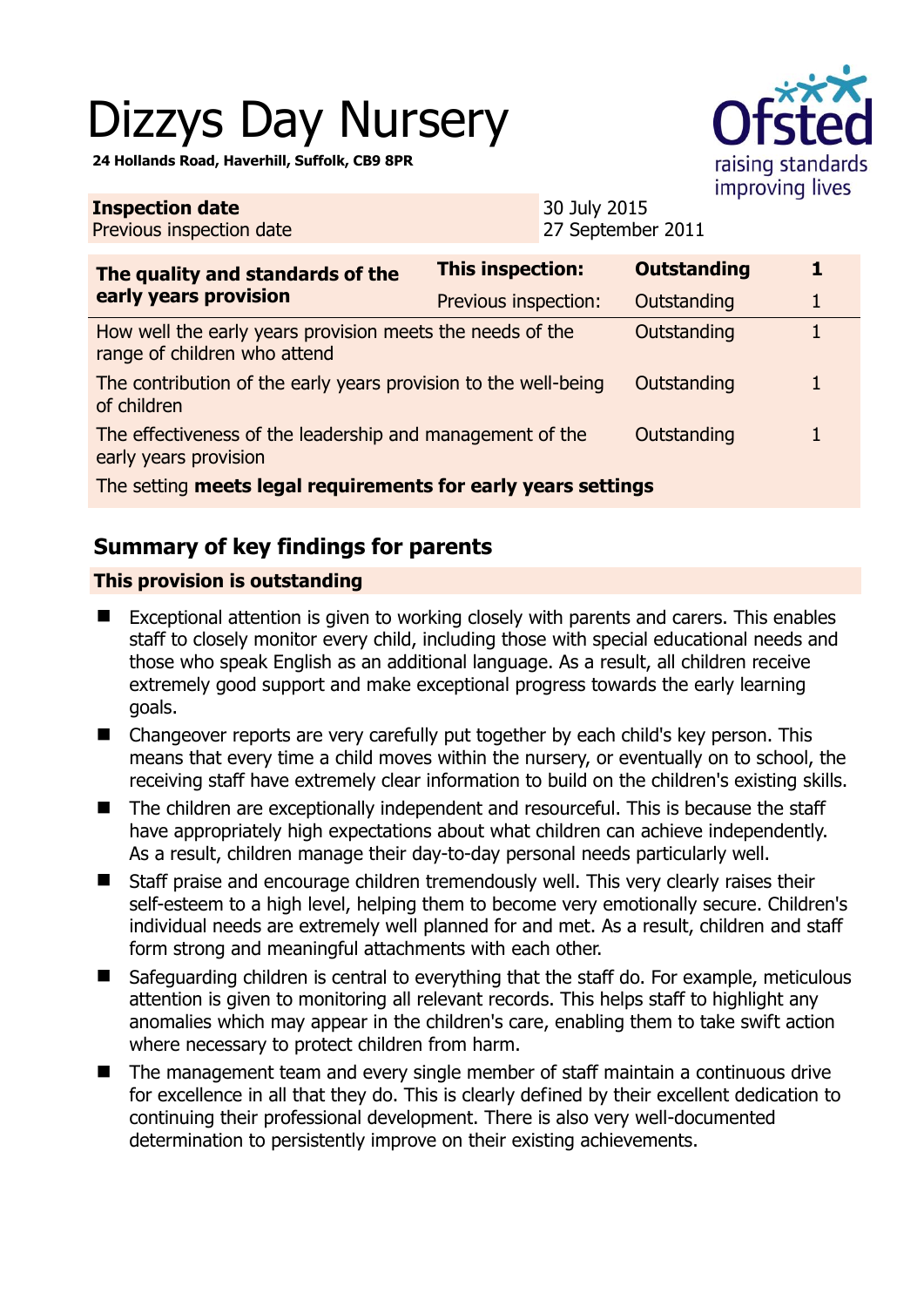# **What the setting needs to do to improve further**

### **To further improve the quality of the early years provision the provider should:**

■ embed the new system for assessing children's progress quickly in order to maintain the excellent progress children are making and to capture times when their development slows.

## **Inspection activities**

- $\blacksquare$  The inspector observed general play and the snack time routines in the nursery.
- The inspector talked with the management team, staff, parents, children and other professionals working in partnership with the nursery, at appropriate times throughout this inspection.
- The inspector looked at evidence of the suitability checks for all management teams and members of the staff, and a range of other documentation. Staff qualifications and first-aid and safeguarding training certificates were reviewed.
- The inspector held discussions with room leaders in relation to planning and observations of children engaged in adult-led and child-initiated learning opportunities taking place on the day of the inspection.
- The inspector reviewed the current procedures for reflective practice. Discussions with the management team took place to identify how they listen to children, parents and carers.

## **Inspector**

Lynn Clements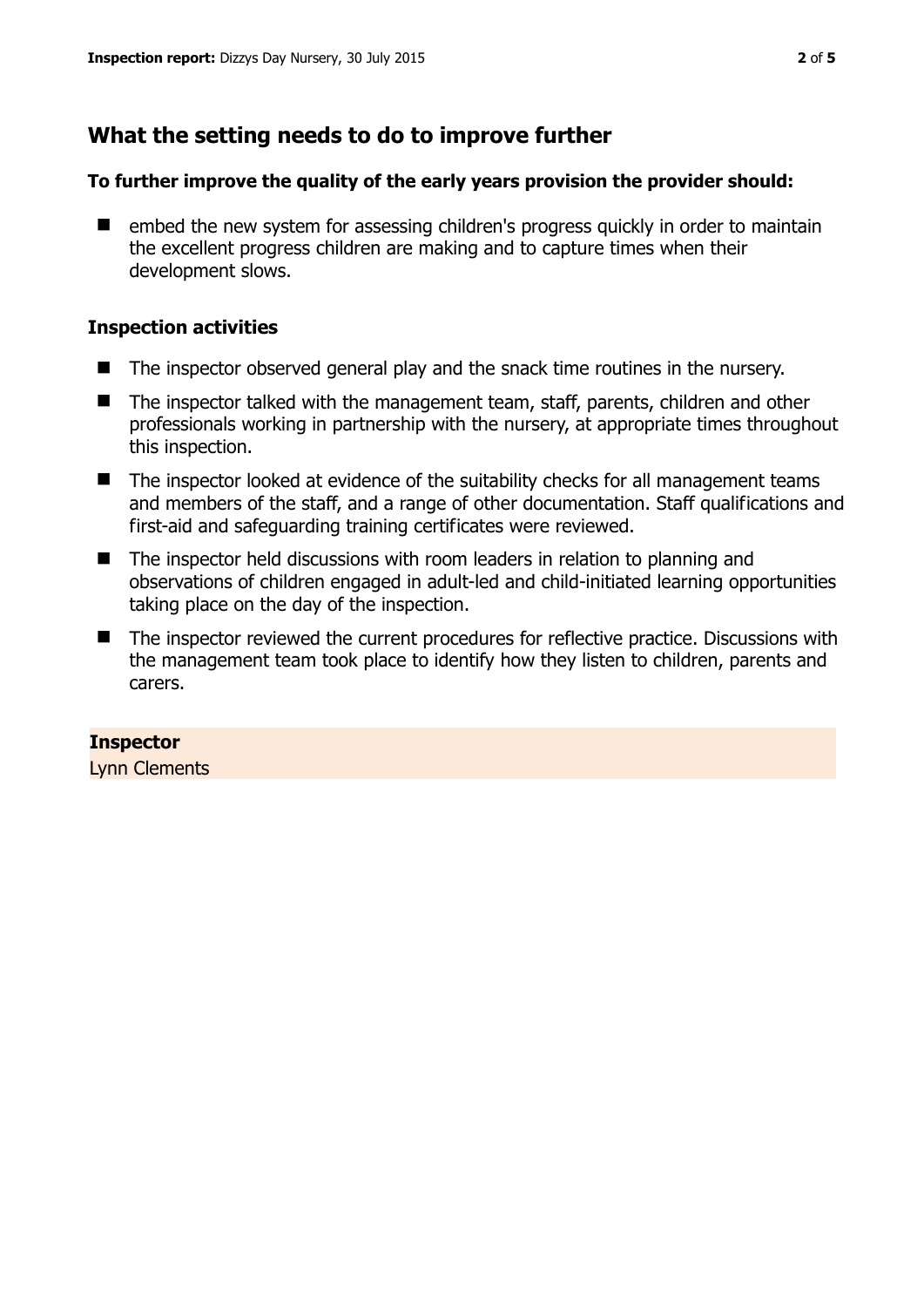# **Inspection findings**

### **How well the early years provision meets the needs of the range of children who attend. This is outstanding**

Staff use various themes and children's developing interests to provide an extraordinarily interesting range of high-quality learning experiences, both indoors and outside. Children demonstrate critical thinking skills superbly. The children recently helped to design the outside garden and decided on a water theme. As a result, they enjoy exploring water and other aspects of the natural world, such as investigating how a caterpillar turns into a butterfly. Staff organise visually exciting and detailed activities which are based on the interests and questions posed by children. Children enjoy discovering more information through books and activities about the seaside they visited with their family. Children delight in reading stories and understand that print carries meaning. Children show their language skills as they recall previous experiences of paddling in the sea. They interact socially together, confidently using their developing language skills to share ideas. When a parent provides an opportunity for children to explore and use ukuleles, they use their growing physical skills to make musical instruments and create a band. Staff throughout the nursery clearly inspire children. As a result, they excitedly use their imagination, concentrating on their games for extended periods of time. Children explore simple mathematics while playing with sand or water and they actively seek staff out to talk about what they are doing. Children are highly motivated, eager to explore and develop a genuine excitement for learning. This can be directly attributed to the high-quality teaching and purposeful learning opportunities delivered by staff.

#### **The contribution of the early years provision to the well-being of children is outstanding**

The children demonstrate a very strong awareness of others. For example, they politely wait their turn when engaged in conversations. Older children agree their own rules and boundaries in order to help keep themselves safe. As a consequence, the atmosphere throughout the nursery is exceptionally pleasant and calm. Children enjoy plenty of opportunities to engage in more robust activities outside. This enables them to increase their larger muscle development and overall coordination. Children are confident and highly motivated to learn. They have become adept at making choices and solving problems that occur in their play.

### **The effectiveness of the leadership and management of the early years provision is outstanding**

The management team and staff have an exceptional understanding of how to meet the requirements of the Early Years Foundation Stage. Safe recruitment procedures ensure that staff are suitable to work with children. Staff performance if reviewed to support their professional development. As a result, they remain up to date with the latest teaching ideas. The quality of teaching throughout the nursery is excellent. Staff take swift action, in partnership with parents, to provide additional support where required. This means that gaps in learning are closed or significantly narrowed, supporting children's readiness for going to school. The management team understands there is opportunity to enhance the current monitoring systems even further to reveal any deviation in progress.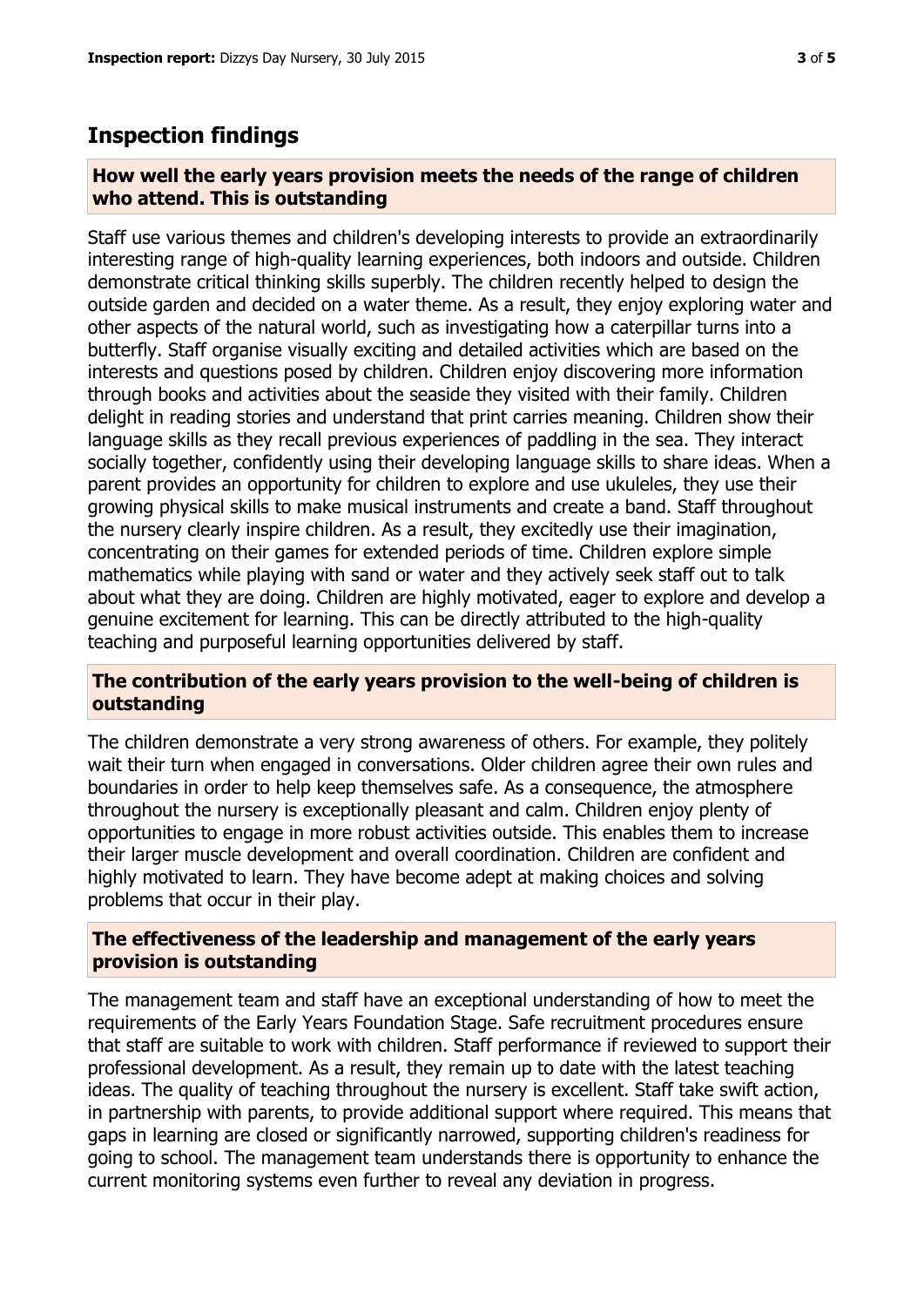# **Setting details**

| Unique reference number       | EY233205                 |
|-------------------------------|--------------------------|
| <b>Local authority</b>        | <b>Suffolk</b>           |
| <b>Inspection number</b>      | 848262                   |
| <b>Type of provision</b>      | Full-time provision      |
| <b>Registration category</b>  | Childcare - Non-Domestic |
| <b>Age range of children</b>  | $0 - 11$                 |
| <b>Total number of places</b> | 96                       |
| Number of children on roll    | 137                      |
| <b>Name of provider</b>       | Elizabeth Gillian Nunn   |
| Date of previous inspection   | 27 September 2011        |
| <b>Telephone number</b>       | 01440 706246             |

Dizzy Day Nursery was registered in 2002. The nursery employs 29 members of childcare staff, all of whom hold appropriate early years qualifications at level 2 and above. There are three members of staff who hold Early Years Professional Status. The nursery opens from Monday to Friday throughout the year from 7am until 6.30pm. The nursery provides funded early education for two-, three- and four-year-old children. They have clear procedures in place to support those children with special educational needs and/or disabilities and those who speak English as an additional language.

This inspection was carried out by Ofsted under sections 49 and 50 of the Childcare Act 2006 on the quality and standards of provision that is registered on the Early Years Register. The registered person must ensure that this provision complies with the statutory framework for children's learning, development and care, known as the Early Years Foundation Stage.

Any complaints about the inspection or the report should be made following the procedures set out in the guidance 'Complaints procedure: raising concerns and making complaints about Ofsted', which is available from Ofsted's website: www.gov.uk/government/organisations/ofsted. If you would like Ofsted to send you a copy of the guidance, please telephone 0300 123 4234, or email enquiries@ofsted.gov.uk.